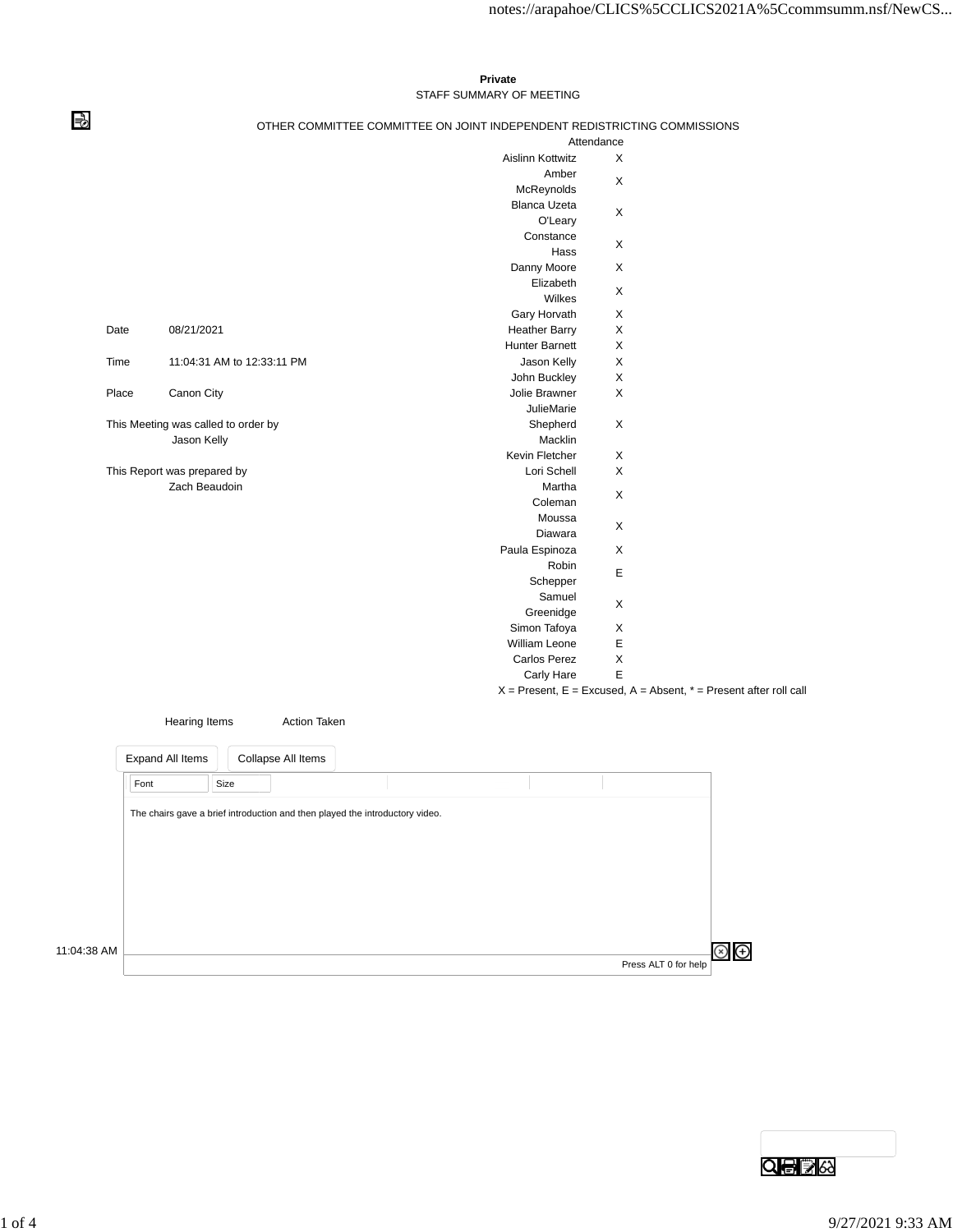|             | Font                                      | Size |                                                        |                                                                                                                                                                                                                                                                               |                      |                               |  |
|-------------|-------------------------------------------|------|--------------------------------------------------------|-------------------------------------------------------------------------------------------------------------------------------------------------------------------------------------------------------------------------------------------------------------------------------|----------------------|-------------------------------|--|
|             | based on transportation and other issues. |      |                                                        | Mr. John Beltrone, representing self, testified. Mr. Beltrone testified that Douglas County has different interests than Jefferson County                                                                                                                                     |                      |                               |  |
|             |                                           |      |                                                        |                                                                                                                                                                                                                                                                               |                      |                               |  |
|             |                                           |      |                                                        |                                                                                                                                                                                                                                                                               |                      |                               |  |
| 11:18:38 AM |                                           |      |                                                        |                                                                                                                                                                                                                                                                               |                      | $\circledcirc$ $\circledcirc$ |  |
|             |                                           |      |                                                        |                                                                                                                                                                                                                                                                               | Press ALT 0 for help |                               |  |
|             | Font                                      | Size |                                                        |                                                                                                                                                                                                                                                                               |                      |                               |  |
|             |                                           |      |                                                        |                                                                                                                                                                                                                                                                               |                      |                               |  |
|             | commissioners.                            |      |                                                        | Stan Vanderwerf, El Paso County Commissioner, testified. Mr. Vanderwerf testified that El Paso County would like to be as whole as<br>possible due to their being a fully connected community. He also testified about the interests of El Paso County and considerations for |                      |                               |  |
|             |                                           |      |                                                        |                                                                                                                                                                                                                                                                               |                      |                               |  |
|             |                                           |      |                                                        |                                                                                                                                                                                                                                                                               |                      |                               |  |
| 11:21:05 AM |                                           |      |                                                        |                                                                                                                                                                                                                                                                               |                      | ⊛ ⊕                           |  |
|             |                                           |      |                                                        |                                                                                                                                                                                                                                                                               | Press ALT 0 for help |                               |  |
|             | Font                                      | Size |                                                        |                                                                                                                                                                                                                                                                               |                      |                               |  |
|             |                                           |      | make the mountain communities a community of interest. | Lynne Drogosz, representing self, testified. Ms. Drogosz testified that the Arkansas River cuts through Chaffee County making it a<br>recreation attraction, but they need housing for the workforce because no one can afford live there. He explained that these concerns   |                      |                               |  |
|             |                                           |      |                                                        |                                                                                                                                                                                                                                                                               |                      |                               |  |
|             |                                           |      |                                                        |                                                                                                                                                                                                                                                                               |                      |                               |  |
|             |                                           |      |                                                        |                                                                                                                                                                                                                                                                               |                      |                               |  |
| 11:44:55 AM |                                           |      |                                                        |                                                                                                                                                                                                                                                                               | Press ALT 0 for help | ⊛ ⊕                           |  |
|             | Font                                      | Size |                                                        |                                                                                                                                                                                                                                                                               |                      |                               |  |
|             |                                           |      |                                                        | Lisa Hyans, representing self, testified. Ms. Hyans testified that the preliminary map is very good, but it cuts a small part of a vulnerable<br>community out of Fremont County and wants commissioners to look at where mountain communities should be grouped together.    |                      |                               |  |
|             |                                           |      |                                                        |                                                                                                                                                                                                                                                                               |                      |                               |  |
|             |                                           |      |                                                        |                                                                                                                                                                                                                                                                               |                      |                               |  |
|             |                                           |      |                                                        |                                                                                                                                                                                                                                                                               |                      |                               |  |
| 11:47:45 AM |                                           |      |                                                        |                                                                                                                                                                                                                                                                               | Press ALT 0 for help | $\circledcirc$ $\odot$        |  |
|             | Font                                      | Size |                                                        |                                                                                                                                                                                                                                                                               |                      |                               |  |
|             | Fremont County.                           |      |                                                        | Andrea Stein, representing self, testified. Ms. Stein testified that the main problems are HD34 and HD50 and how they cut off a portion of                                                                                                                                    |                      |                               |  |
|             |                                           |      |                                                        |                                                                                                                                                                                                                                                                               |                      |                               |  |
|             |                                           |      |                                                        |                                                                                                                                                                                                                                                                               |                      |                               |  |
|             |                                           |      |                                                        |                                                                                                                                                                                                                                                                               |                      |                               |  |
| 11:54:00 AM |                                           |      |                                                        |                                                                                                                                                                                                                                                                               | Press ALT 0 for help | $\circledast$                 |  |
|             |                                           |      |                                                        |                                                                                                                                                                                                                                                                               |                      |                               |  |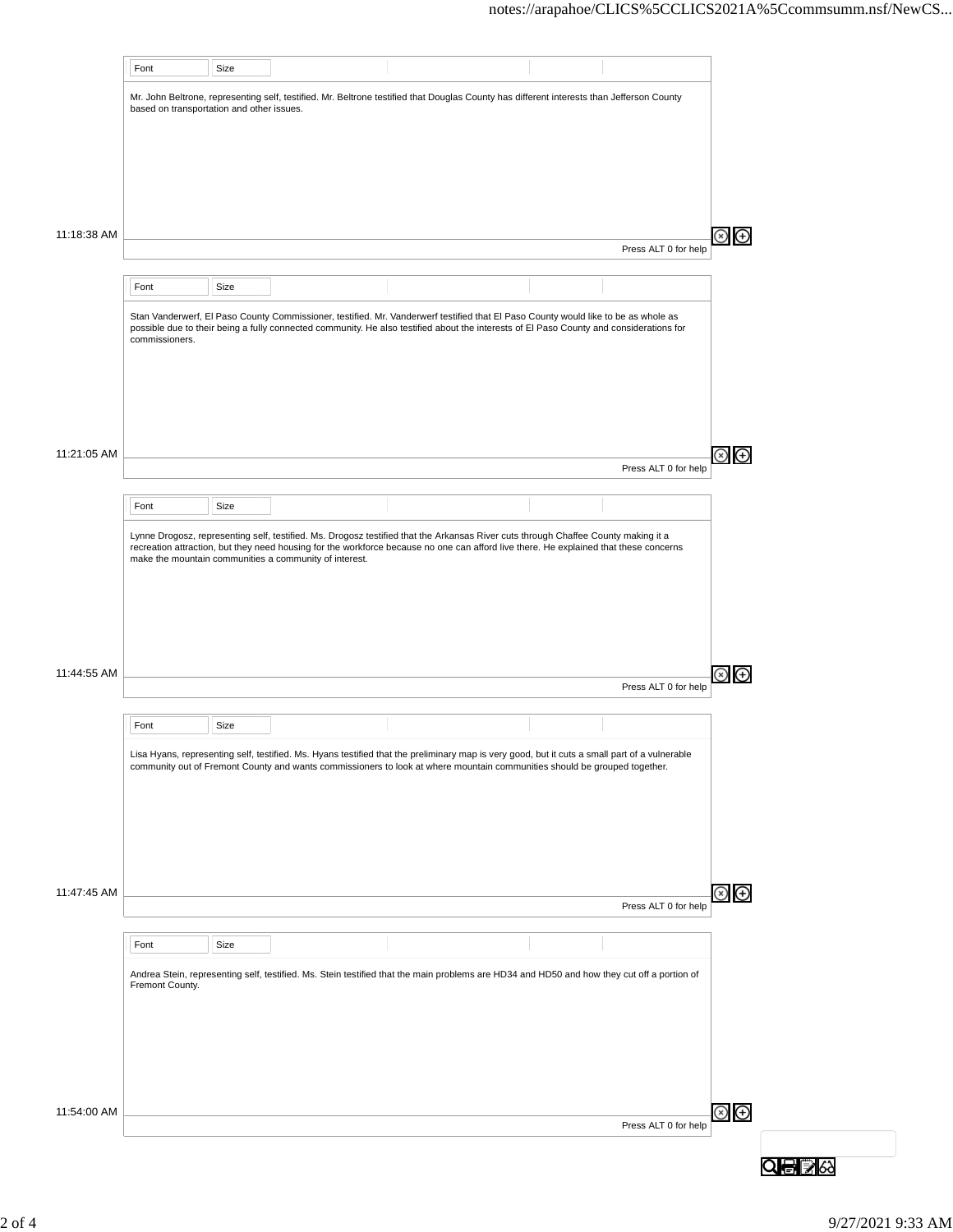|             | Font                                 | Size |                                                                         |                                                                                                                                           |                      |                                  |  |
|-------------|--------------------------------------|------|-------------------------------------------------------------------------|-------------------------------------------------------------------------------------------------------------------------------------------|----------------------|----------------------------------|--|
|             |                                      |      |                                                                         | Susan Luck, representing self, testified. Ms. Luck testified that only in the HDs do the maps separate Fremont County and the county      |                      |                                  |  |
|             | should be whole.                     |      |                                                                         |                                                                                                                                           |                      |                                  |  |
|             |                                      |      |                                                                         |                                                                                                                                           |                      |                                  |  |
|             |                                      |      |                                                                         |                                                                                                                                           |                      |                                  |  |
|             |                                      |      |                                                                         |                                                                                                                                           |                      |                                  |  |
| 11:56:15 AM |                                      |      |                                                                         |                                                                                                                                           |                      | $\bigoplus$<br>$\mathbf{\infty}$ |  |
|             |                                      |      |                                                                         |                                                                                                                                           | Press ALT 0 for help |                                  |  |
|             | Font                                 | Size |                                                                         |                                                                                                                                           |                      |                                  |  |
|             |                                      |      |                                                                         | Max Hansen, representing self, testified. Mr. Hansen testified that Chaffee County fits better with Fremont County due to their local     |                      |                                  |  |
|             | interests and cultural similarities. |      |                                                                         |                                                                                                                                           |                      |                                  |  |
|             |                                      |      |                                                                         |                                                                                                                                           |                      |                                  |  |
|             |                                      |      |                                                                         |                                                                                                                                           |                      |                                  |  |
|             |                                      |      |                                                                         |                                                                                                                                           |                      |                                  |  |
|             |                                      |      |                                                                         |                                                                                                                                           |                      |                                  |  |
| 12:01:10 PM |                                      |      |                                                                         |                                                                                                                                           | Press ALT 0 for help | $\circledast$                    |  |
|             |                                      |      |                                                                         |                                                                                                                                           |                      |                                  |  |
|             | Font                                 | Size |                                                                         |                                                                                                                                           |                      |                                  |  |
|             | how southern Colorado is connected.  |      |                                                                         | Liane McFadyen, representing self, testified. Ms. McFadyen testified that Fremont and Pueblo have many similar interests and discussed    |                      |                                  |  |
|             |                                      |      |                                                                         |                                                                                                                                           |                      |                                  |  |
|             |                                      |      |                                                                         |                                                                                                                                           |                      |                                  |  |
|             |                                      |      |                                                                         |                                                                                                                                           |                      |                                  |  |
|             |                                      |      |                                                                         |                                                                                                                                           |                      |                                  |  |
| 12:02:53 PM |                                      |      |                                                                         |                                                                                                                                           |                      | $\bigoplus$                      |  |
|             |                                      |      |                                                                         |                                                                                                                                           | Press ALT 0 for help |                                  |  |
|             | Font                                 | Size |                                                                         |                                                                                                                                           |                      |                                  |  |
|             |                                      |      |                                                                         | Commissioners asked Ms. McFadyen questions about her testimony and knowledge of the area.                                                 |                      |                                  |  |
|             |                                      |      |                                                                         |                                                                                                                                           |                      |                                  |  |
|             |                                      |      |                                                                         |                                                                                                                                           |                      |                                  |  |
|             |                                      |      |                                                                         |                                                                                                                                           |                      |                                  |  |
|             |                                      |      |                                                                         |                                                                                                                                           |                      |                                  |  |
| 12:23:38 PM |                                      |      |                                                                         |                                                                                                                                           |                      |                                  |  |
|             |                                      |      |                                                                         |                                                                                                                                           | Press ALT 0 for help | $\circledast$                    |  |
|             |                                      |      |                                                                         |                                                                                                                                           |                      |                                  |  |
|             | Font                                 | Size |                                                                         |                                                                                                                                           |                      |                                  |  |
|             |                                      |      | be split they'd prefer it be with Chaffee County based on similarities. | Tim Payne, representing self, testified. Mr. Payne testified that he thinks keeping Fremont County whole makes sense, but if they need to |                      |                                  |  |
|             |                                      |      |                                                                         |                                                                                                                                           |                      |                                  |  |
|             |                                      |      |                                                                         |                                                                                                                                           |                      |                                  |  |
|             |                                      |      |                                                                         |                                                                                                                                           |                      |                                  |  |
|             |                                      |      |                                                                         |                                                                                                                                           |                      |                                  |  |
| 12:30:55 PM |                                      |      |                                                                         |                                                                                                                                           |                      | $\odot$                          |  |
|             |                                      |      |                                                                         |                                                                                                                                           | Press ALT 0 for help |                                  |  |
|             |                                      |      |                                                                         |                                                                                                                                           |                      |                                  |  |